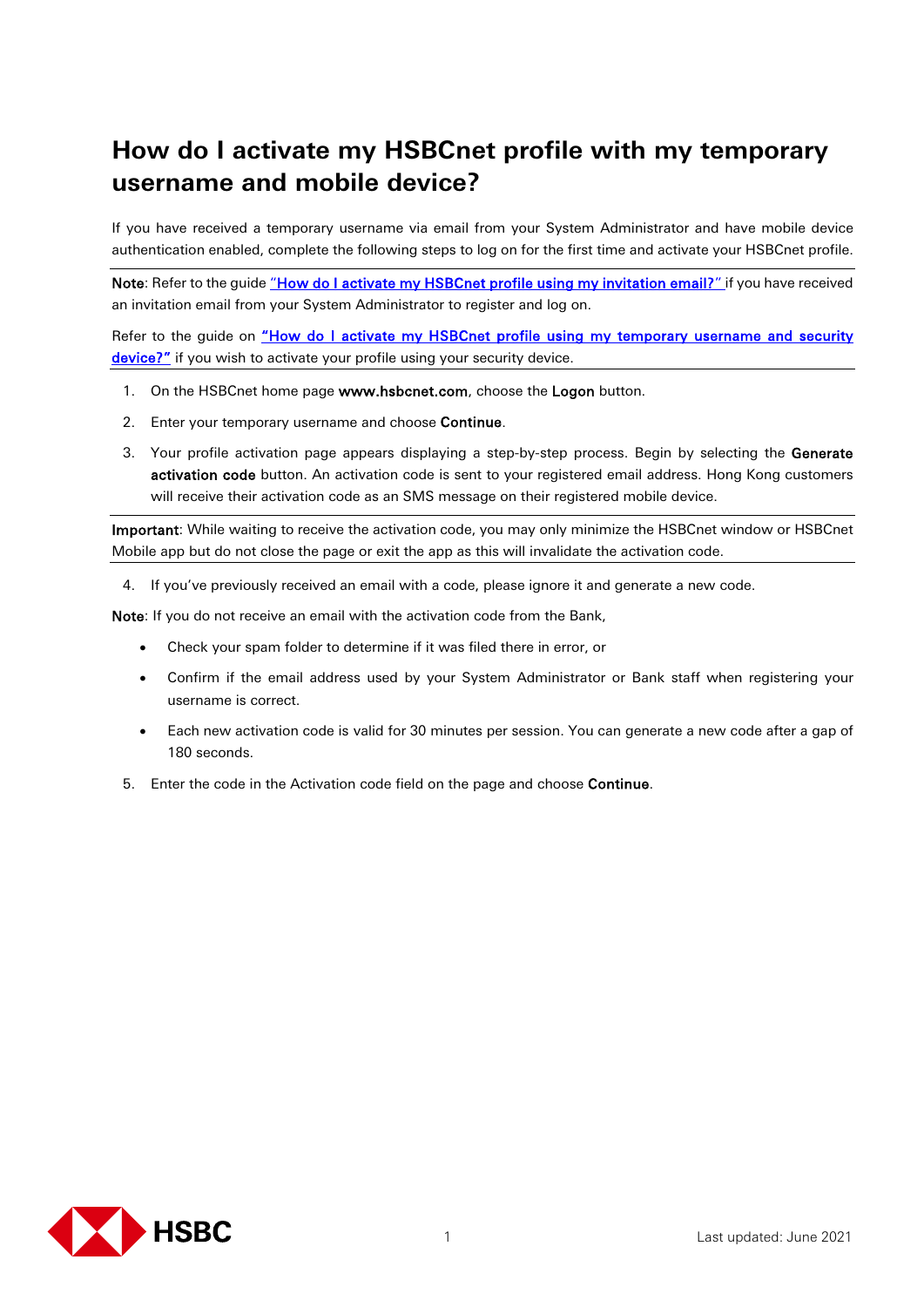## Step 1. Activation code

| Security information                                                                                                                   | Activate your profile                                                                                                                                                                                                                                                                                                                                                                                                                                                                                                                                                                                                                              |
|----------------------------------------------------------------------------------------------------------------------------------------|----------------------------------------------------------------------------------------------------------------------------------------------------------------------------------------------------------------------------------------------------------------------------------------------------------------------------------------------------------------------------------------------------------------------------------------------------------------------------------------------------------------------------------------------------------------------------------------------------------------------------------------------------|
| Never share your PIN, security<br>information or other log on details with<br>anyone, including your system<br>administrator and HSBC. | 3.4.5.<br>1. Activation code<br>$2.$                                                                                                                                                                                                                                                                                                                                                                                                                                                                                                                                                                                                               |
| You should also not write down security<br>information.<br>M                                                                           | To log on, you'll need to activate your profile.<br>Note: Hong Kong customers<br>will receive their activation<br>Select the 'Generate activation code' button below. We'll send a code to: ****@us.hsbc.com If =<br>code via SMS message to their<br>this email address is incorrect, please contact your system administrator or HSBCnet<br>registered mobile device<br>representative.<br>If you've previously received an email with a code, please ignore it and generate a new code.<br>Send another code (123s)<br>Your activation code has been sent. It should reach you shortly and will be valid for 30 minutes.<br>Activation code<br> |
|                                                                                                                                        | Cancel                                                                                                                                                                                                                                                                                                                                                                                                                                                                                                                                                                                                                                             |

- 6. Accept the Terms & Conditions (Step2) and Privacy & data protection statement (Step 3) before continuing to the next step.
- 7. Next, follow the on-screen instructions to complete all mandatory fields in Step 4. Personal information page. Note: it is mandatory to change your temporary username. Choose a username between 8 to 76 characters. Once you've chosen your username, you can't change it. Select Continue when finished.

Step 4 – Personal information – Personal details

| Selecting a bank business unit                                                                                   | Activate your profile                                                             |                         |              |                       |
|------------------------------------------------------------------------------------------------------------------|-----------------------------------------------------------------------------------|-------------------------|--------------|-----------------------|
| Primarily, I want to:                                                                                            | $2 \rightarrow 3$                                                                 | 4. Personal information | 5.           | 6.                    |
| · Make payments and manage cash -<br><b>Global Payments and Cash</b><br>Management                               | Please complete your personal information.                                        |                         |              | *Required information |
| · View securities transactions, positions<br>and / or market information - Securities<br><b>Services</b>         | Personal details                                                                  |                         |              |                       |
| · Access trades services account<br>information and initiate trade services<br>transactions, such as documentary | Please ensure that personal details provided are correct, full and unabbreviated. |                         |              |                       |
| credits - Trade Services                                                                                         | Please review your details on a regular basis and provide updates if any of those |                         |              |                       |
| . View research, market data and<br>analytics - Global Markets                                                   | details change.                                                                   |                         |              |                       |
| · Use HSBCnet for liquidity business -<br><b>Global Asset Management</b>                                         |                                                                                   |                         |              |                       |
| · Use HSBCnet as my internal bank staff -<br><b>Internal Bank Staff</b>                                          | Title *                                                                           | Mr                      | $\checkmark$ |                       |
|                                                                                                                  | Full legal first name *                                                           |                         |              |                       |
|                                                                                                                  | Full legal middle name                                                            |                         |              |                       |
|                                                                                                                  | Full legal last name *                                                            |                         |              |                       |
|                                                                                                                  | Date of birth *                                                                   | 30/12/1980              | 曲            |                       |
|                                                                                                                  | <b>Username</b>                                                                   |                         |              |                       |

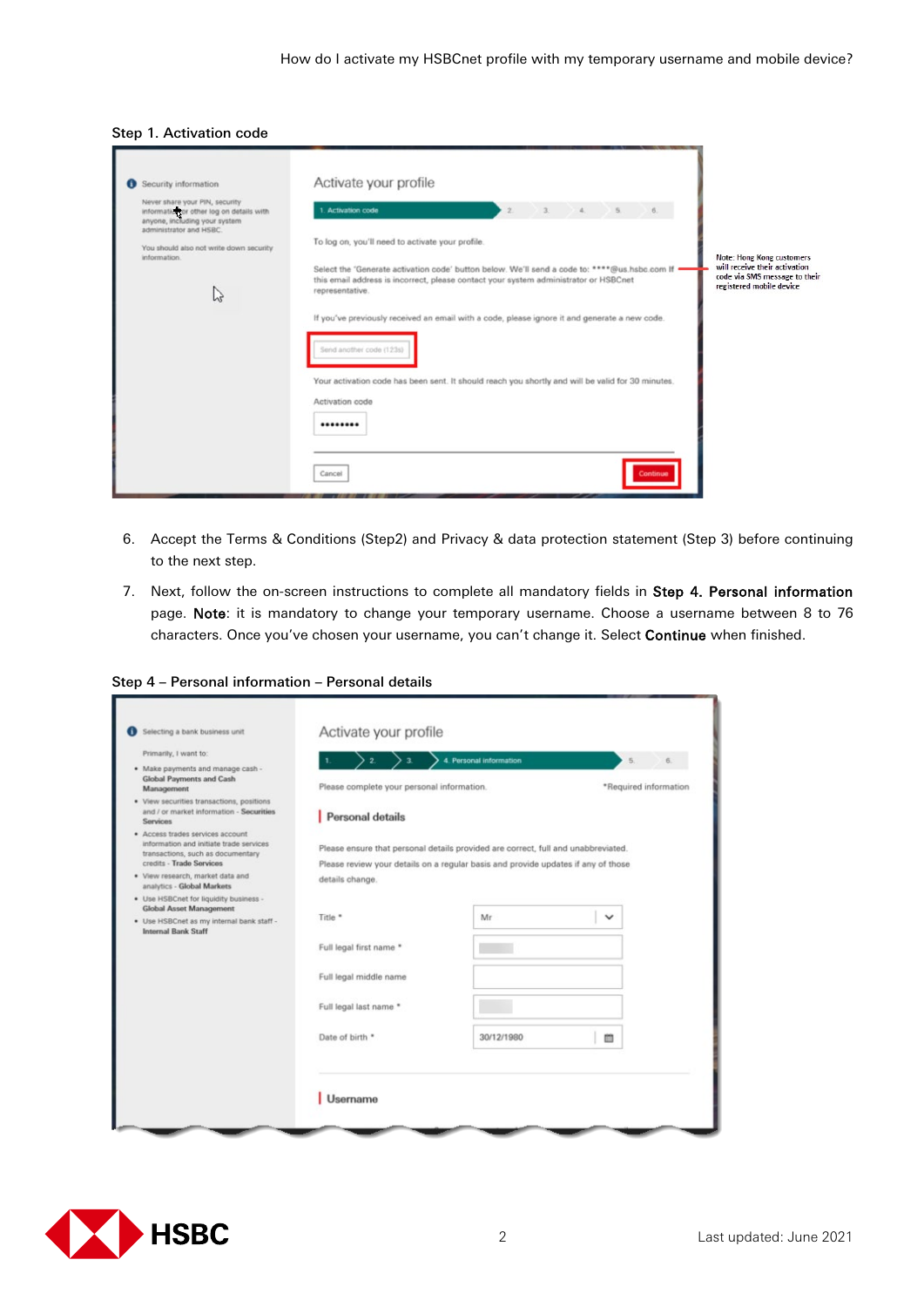8. In Step 5: Security details page, choose and confirm a new password. Next, choose and confirm two security questions and answers. All fields on this page are mandatory. These are required to authenticate yourself when you are locked out or need to reset your security information. Choose Continue to proceed to the next step.

| Password format                                                   | Activate your profile                                                        |                           |                       |  |
|-------------------------------------------------------------------|------------------------------------------------------------------------------|---------------------------|-----------------------|--|
| Your password must contain:                                       |                                                                              |                           |                       |  |
| · between 8 and 30 characters                                     |                                                                              | 5. Security details       | £                     |  |
| · only letters and numbers                                        |                                                                              |                           |                       |  |
| Your password must not contain:                                   | Please complete your security details.                                       |                           | *Required information |  |
| · more than 2 identical characters in                             |                                                                              |                           |                       |  |
| a row, eg 111 or aaa<br>· more than 2 characters in a sequen      | Password                                                                     |                           |                       |  |
| ce, eg 123 or abc                                                 |                                                                              |                           |                       |  |
| . your name or any company name                                   |                                                                              |                           |                       |  |
| . the name of your institution, eg HS                             | Create a password.                                                           |                           |                       |  |
| <b>BC</b><br>· the words 'password', 'memorabl                    |                                                                              |                           |                       |  |
| e', 'answer', 'clave' and 'contraseñ                              |                                                                              |                           |                       |  |
|                                                                   | Password *                                                                   |                           |                       |  |
| · your username, memorable answe                                  |                                                                              |                           |                       |  |
| r, memorable question, security an<br>swer 1 or security answer 2 | Confirm password *                                                           |                           |                       |  |
| . any information that can be easily                              |                                                                              |                           |                       |  |
| quessed                                                           |                                                                              |                           |                       |  |
| Consider using a phrase with a mixture                            |                                                                              |                           |                       |  |
| of numbers and letters.                                           |                                                                              |                           |                       |  |
|                                                                   | Security questions                                                           |                           |                       |  |
|                                                                   |                                                                              |                           |                       |  |
|                                                                   | Please answer your chosen security questions.                                |                           |                       |  |
|                                                                   | Your answers must be between 3 and 30 characters and include no punctuation. |                           |                       |  |
|                                                                   |                                                                              |                           |                       |  |
|                                                                   | Security question 1 *                                                        | What was the name of your | $\check{~}$           |  |
|                                                                   |                                                                              |                           |                       |  |
|                                                                   | Security answer 1 *                                                          |                           |                       |  |
|                                                                   | Confirm security answer 1 *                                                  |                           |                       |  |

Step 5: Security details

9. Step 6: Activate your mobile device - complete these instructions separately to activate mobile authentication. Choose Continue to complete the activation process. For details refer to the guide How do I [set up mobile authentication without](https://www.hsbcnet.com/-/media/hsbcnet/support/qg/gl_627.pdf) a security device?



|                                                                            | з | 5 | 6. Activate your mobile device                                                                               |
|----------------------------------------------------------------------------|---|---|--------------------------------------------------------------------------------------------------------------|
|                                                                            |   |   | Once you've activated your mobile device, you can use it to log on and authenticate instructions on HSBCnet. |
| Steps to set up your mobile device:                                        |   |   |                                                                                                              |
| Log off from HSBCnet on your web browser screen                            |   |   |                                                                                                              |
| Open the HSBCnet Mobile app                                                |   |   |                                                                                                              |
| Enter your log on details                                                  |   |   |                                                                                                              |
| Follow the on-screen instructions to set up your device                    |   |   |                                                                                                              |
| Don't have the app? You can download it from the App Store or Google Play. |   |   |                                                                                                              |
|                                                                            |   |   |                                                                                                              |

10. A confirmation appears acknowledging that you have successfully updated your profile information. Choose Log on to proceed to your HSBCnet personal page